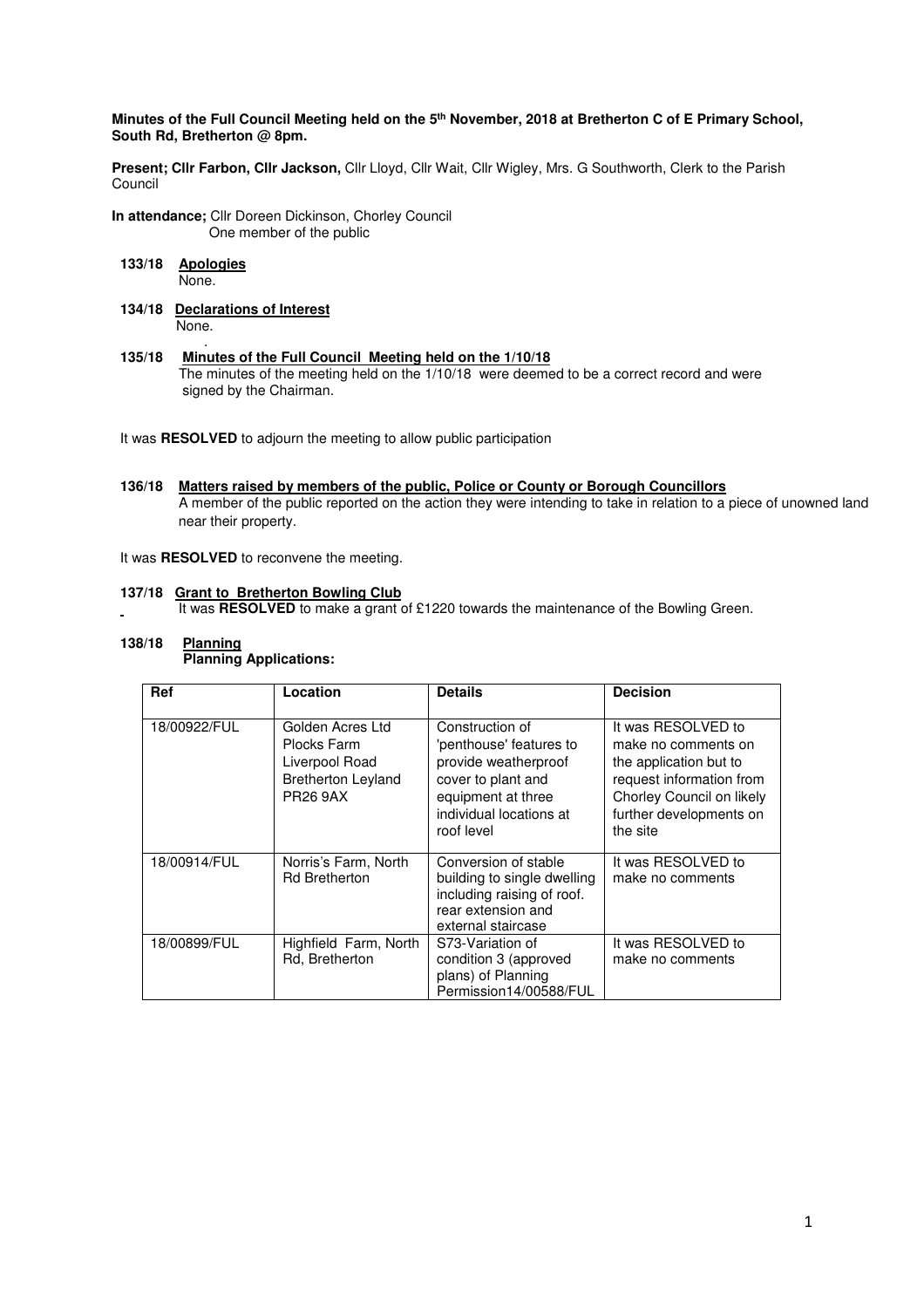### **139/18 Finance**

# **139.01.18 Payment**

It was **RESOLVED** to pay the following invoices. The invoices having been inspected/authorized by Cllr Farbon and Cllr Jackson.

| Cheque No. | Recipient                      | <b>Description</b>                                                 | Amount    |
|------------|--------------------------------|--------------------------------------------------------------------|-----------|
| 1568       | Glenys Southworth              | Oct Salary                                                         | 175-15    |
| 1569       | Glenys Southworth              | Oct Expenses                                                       | 107-69    |
| 1570       | <b>Wignalls Landscapes</b>     | Grounds Maintenance Oct 2018                                       | 346-80    |
| 1571       | <b>Rufford Printers</b>        | Printing of Autumn Newsletter                                      | 98-00     |
| 1572       | Unipart Dorman                 | <b>SPID</b>                                                        | 2814-00   |
| 1573       | The Royal British Legion       | Wreath for Remembrance Day                                         | $26 - 00$ |
| 1574       | <b>Bretherton Bowling Club</b> | Grant-subject to item 136/18 being<br>agreed by the Parish Council | 1220-00   |

#### **139.02.18 Monitoring Statement**

It was **RESOLVED** that the monitoring statement for the period to the 31/10/18 be approved and the Chair signed the statement on behalf of the Parish Council.

#### **140/18 Highways Issues**

It was **RESOLVED to** 

Note the comments in the letter from CC Iddon and also query the accuracy of some of the Information.

Request CC Iddon to support the installation of a pedestrian crossing near the Primary School.

### **141/18 Purchase and installation of a Christmas Tree**

 It was **RESOLVED to** investigate he use of solar lights and seek approval for a permanent housing for 2019.

## **142/18 Best kept Village Competition 2018**

It was **RESOLVED** Members to;

 Note the results of the completion and the Judges Reports. Thank the many people who had contributed to the success in the Competition.

#### **143/18 Cost of 2019 Parish Council Elections**

It was **RESOLVED** to note the information from Chorley Council.

### **144/18 Xmas Newsletter**

It was **RESOLVED** to agree the contents of the Newsletter, The Closing Date for Articles is the 25/11/18.

#### **145/18 Match funding**

 It was **RESOLVED** to Note the kind offer of Match Funding. Enquiry if GA Pet Foods would consider making a donation towards the resurfacing of the road to the Recreation Ground.

### 1**46/18 Arrangements for Remembrance Sunday 2018** It was **RESOLVED** to note the arrangements.

#### **147/18 Land Asset Survey**

It was **RESOLVED** to confirm that the information received from Chorley Council was correct

### **14818 Play Area Repairs**

It was **RESOLVED** to obtain costings

#### **149/18 Bretherton Information leaflet**  It was **RESOLVED** to defer this item to the December meeting.